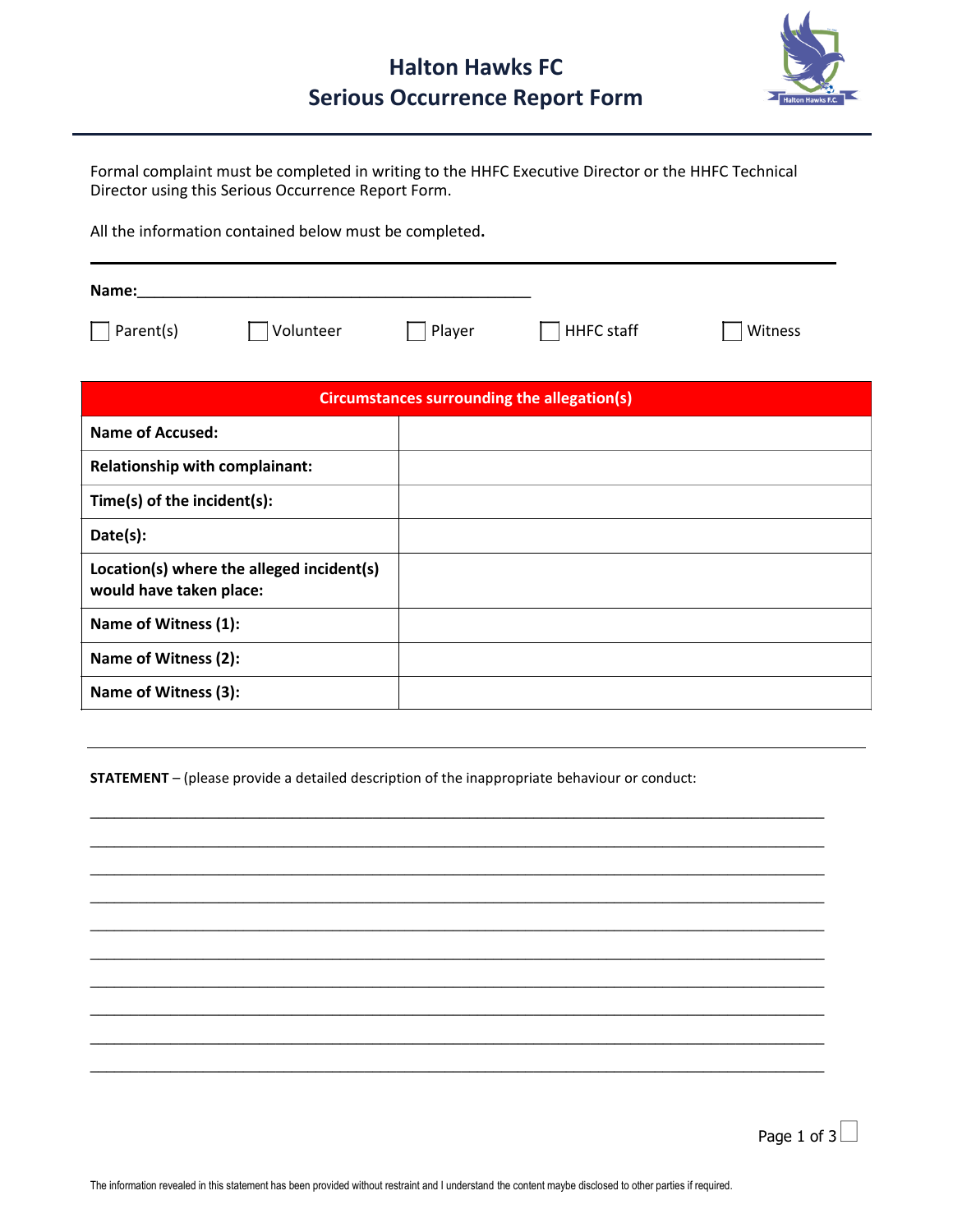**STATEMENT** - (please provide a detailed description of the inappropriate behaviour or conduct:

| Page 2 of $3$ |
|---------------|

The information revealed in this statement has been provided without restraint and I understand the content maybe disclosed to other parties if required.